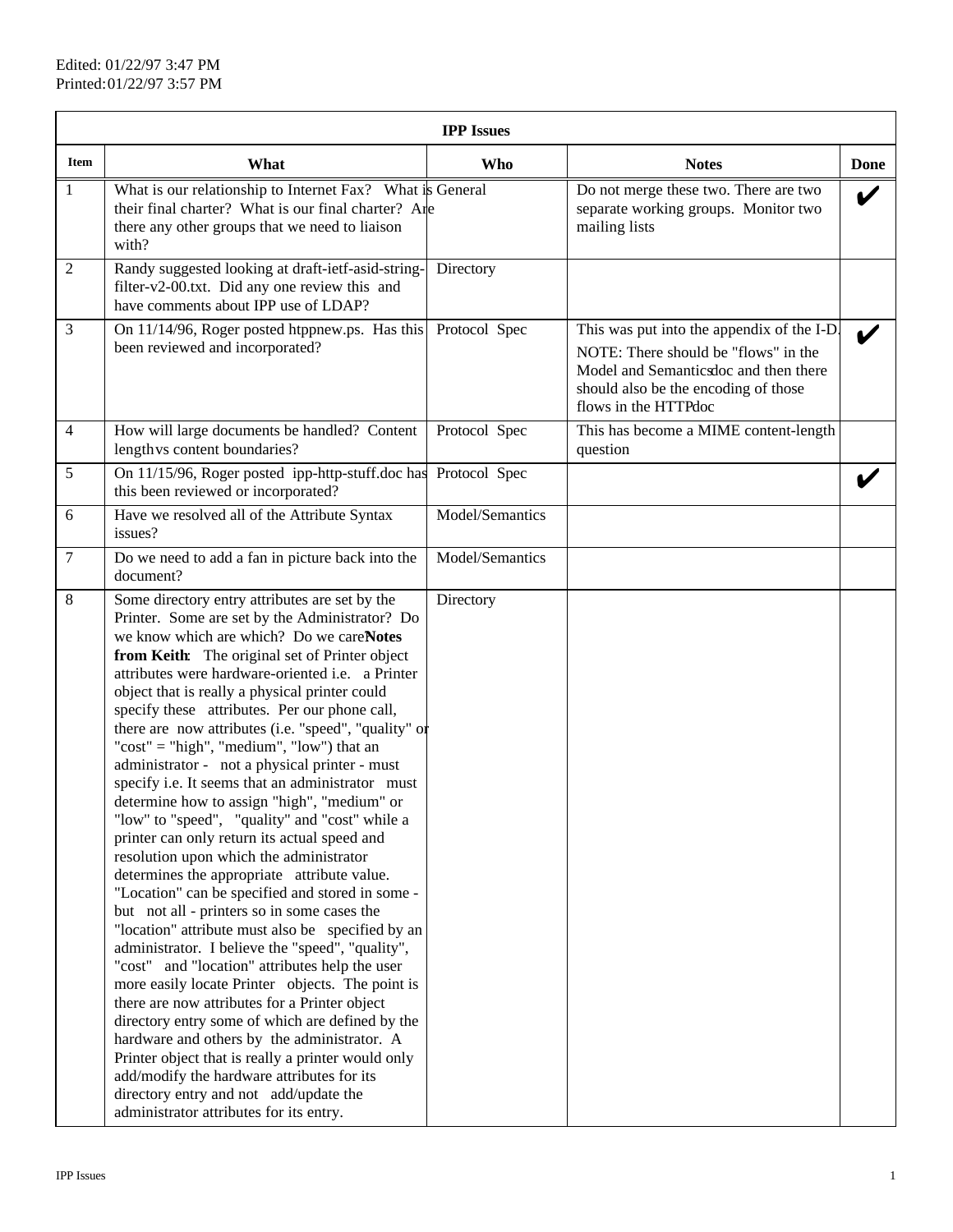|      | <b>IPP</b> Issues                                                                                                                                                                                                                                                                                                                                                                                                                                                                                                                                                                                                                                                                                                                                                                                                                                                                                                                                                                                                                                                                                                                                                                                                                                                                                                                                                                                                                                                                                                                                                                                  |               |                                      |      |  |  |
|------|----------------------------------------------------------------------------------------------------------------------------------------------------------------------------------------------------------------------------------------------------------------------------------------------------------------------------------------------------------------------------------------------------------------------------------------------------------------------------------------------------------------------------------------------------------------------------------------------------------------------------------------------------------------------------------------------------------------------------------------------------------------------------------------------------------------------------------------------------------------------------------------------------------------------------------------------------------------------------------------------------------------------------------------------------------------------------------------------------------------------------------------------------------------------------------------------------------------------------------------------------------------------------------------------------------------------------------------------------------------------------------------------------------------------------------------------------------------------------------------------------------------------------------------------------------------------------------------------------|---------------|--------------------------------------|------|--|--|
| Item | What                                                                                                                                                                                                                                                                                                                                                                                                                                                                                                                                                                                                                                                                                                                                                                                                                                                                                                                                                                                                                                                                                                                                                                                                                                                                                                                                                                                                                                                                                                                                                                                               | <b>Who</b>    | <b>Notes</b>                         | Done |  |  |
| 9    | Where are we on the proposal to establish,<br>through IANA, a well known port for printing via<br>IPP over HTTP? Port 380 has been<br>recommended. Alex's comments: Lastly, from a<br>router vendor's perspective, it is almost<br>mandatory that a new service is also implemented<br>on a new port number if you want to have any<br>chance of filtering, prioritizing, or accounting for<br>it.                                                                                                                                                                                                                                                                                                                                                                                                                                                                                                                                                                                                                                                                                                                                                                                                                                                                                                                                                                                                                                                                                                                                                                                                 | Protocol Spec |                                      |      |  |  |
| 10   | We still have issues about Subjective values vs.<br>Objective values, especially in the Directory<br>Entry. What is the set of values for each attribute?                                                                                                                                                                                                                                                                                                                                                                                                                                                                                                                                                                                                                                                                                                                                                                                                                                                                                                                                                                                                                                                                                                                                                                                                                                                                                                                                                                                                                                          | Directory     |                                      |      |  |  |
| 11   | On 11/19/96, Roger posted some sample flows.<br>Is this what is in the current I-D? Have we<br>reviewed the encoding of content within an HTTP<br>operation? In other words, what is the MIME<br>encoding?                                                                                                                                                                                                                                                                                                                                                                                                                                                                                                                                                                                                                                                                                                                                                                                                                                                                                                                                                                                                                                                                                                                                                                                                                                                                                                                                                                                         | Protocol Spec |                                      |      |  |  |
|      | What are we using for Device Id?<br>Jay's comments: This issue/concept falls right<br>into the same kind of discussion we recently<br>conducted in the PWG regarding printer model<br>dentification, particularly with regard to<br>supporting print job submission and job<br>formatting (e, PPD-like file support,etc). Our<br>experience tells us that users want to be able to<br>view "real world" identification information, such<br>as Make, Model and Type (although I'm not quite<br>sure what "Type" would imply depending on the<br>context). The previous related discussion pointed<br>out that an OID must be provided to<br>unambiguously and succinctly define the specific<br>printer model; within the Printer MIB context,<br>this value is defined as the arDeviceID object in<br>the HR MIB. During the discussion someone<br>questioned whether this was a workable solution,<br>since the application would have to have<br>knowledge of the OID mappings to determine the<br>model type. Those of us who develop such<br>application software explained that the OID<br>approach was indeed a reasonable solution, citing<br>the need for a clean, simple syntax that has both<br>hierarchical potential and distributed<br>administration within the name space. All of this<br>is achieved via the standard SNMP SMI concept<br>of the "Enterprises" tree. If we use a P1284<br>Device ID for the IPP, will these same naming<br>features exist? Can someone brief the PWG on<br>the name space administration of the P1284<br>Device ID? For example, how would an app |               |                                      |      |  |  |
| 13   | developer know which vendors have which<br>products registered for which IDs?<br>What is the status of overlap with WEBDAV?                                                                                                                                                                                                                                                                                                                                                                                                                                                                                                                                                                                                                                                                                                                                                                                                                                                                                                                                                                                                                                                                                                                                                                                                                                                                                                                                                                                                                                                                        | General       | Potential for MIME type cooperation. |      |  |  |
|      |                                                                                                                                                                                                                                                                                                                                                                                                                                                                                                                                                                                                                                                                                                                                                                                                                                                                                                                                                                                                                                                                                                                                                                                                                                                                                                                                                                                                                                                                                                                                                                                                    |               | We should shareinfo, but not have    |      |  |  |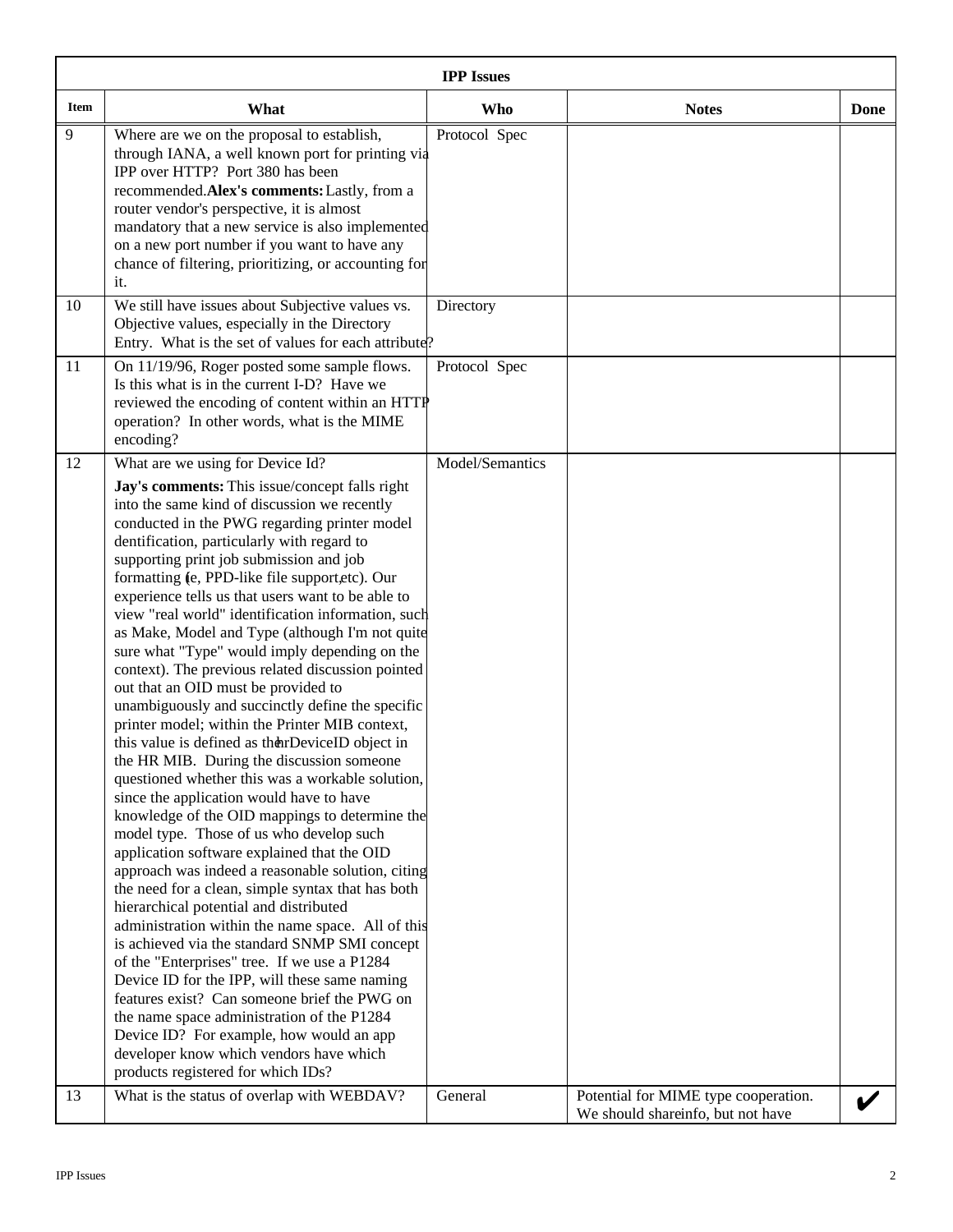|             | <b>IPP</b> Issues                                                                                                                                                                                                                                    |                 |                                                                                                        |      |  |  |
|-------------|------------------------------------------------------------------------------------------------------------------------------------------------------------------------------------------------------------------------------------------------------|-----------------|--------------------------------------------------------------------------------------------------------|------|--|--|
| <b>Item</b> | What                                                                                                                                                                                                                                                 | <b>Who</b>      | <b>Notes</b>                                                                                           | Done |  |  |
|             |                                                                                                                                                                                                                                                      |                 | dependencies. See if we can harmonize<br>attributes. Monitor the mailing list.                         |      |  |  |
| 14          | What is the current write up on printer-name vs.<br>URL and job-identifiervs URL?                                                                                                                                                                    | Model/Semantics |                                                                                                        |      |  |  |
| 15          | What is the current security story?                                                                                                                                                                                                                  | Security        |                                                                                                        |      |  |  |
| 16          | Have we resolved all of the number-up,<br>embellishments issues?                                                                                                                                                                                     | Model/Semantics |                                                                                                        |      |  |  |
| 17          | Are we cleared up on the Job Retention time<br>issues (cancel, etc.)?                                                                                                                                                                                | Model/Semantics |                                                                                                        |      |  |  |
| 18          | What is the status of the shortest-job-firsts<br>smallest-job-first issue?                                                                                                                                                                           | Model/Semantics | Change the name to smallest.                                                                           |      |  |  |
| 19          | Do we agree with the proposal to have no<br>attributes that have no values?                                                                                                                                                                          | General         | Yes, all attributes will have a value.                                                                 |      |  |  |
| 20          | Should we change the name of IPP due to other<br>"IPPs" being found?                                                                                                                                                                                 | General         | No - use IPP                                                                                           |      |  |  |
| 21          | I don't see any references to fan-fold paper<br>anywhere.                                                                                                                                                                                            | Model/Semantics |                                                                                                        |      |  |  |
| 22          | It appears there is currently no support for<br>accounting. One can certainly argue that this is a<br>function of security which you say will be<br>addressed later.                                                                                 | Security        |                                                                                                        |      |  |  |
| 23          | How do you plan to support color calibration and<br>other features like what is provided through PPD<br>files?                                                                                                                                       | Model/Semantics |                                                                                                        |      |  |  |
| 24          | I suspect that PostScript printing control (like<br>spooling, status queries, etc.) are not supported as<br>part of the PostScript Content-Type, right? It<br>probably should be spelled out.                                                        | Model/Semantics |                                                                                                        |      |  |  |
| 25          | Wouldn't it make more sense to define a content-<br>type: application <i>ipp</i> (or similar), so that the<br>request would be a valid HTTP request? (The<br>print request is then part of the entity).                                              | Protocol Spec   |                                                                                                        |      |  |  |
| 26          | Have we decided to NOT extend HTTP if we use<br>HTTP? i.e., Have you considered the alternative<br>of defining a new method, say, PRINT, with entity<br>headers appropriate for the new task?                                                        | Protocol Spec   | General consensus seems to be: do not<br>extend HTTP if we use HTTP. If we<br>don't, question is moot. |      |  |  |
| 27          | On 11/25/96 Roger posted an attribute summary.<br>Has this been reviewed?                                                                                                                                                                            | Model/Semantics |                                                                                                        |      |  |  |
| 28          | We need to clarify Job Templates. Who wants to<br>write up a new summary? With examples?                                                                                                                                                             | Model/Semantics | We will not have Job Templates in<br>IPP/1.0.                                                          |      |  |  |
| 29          | Has anyone reviewed draft-mellquist-web-sys-<br>01.txt? Tom suggests that there is some overlap<br>with Management and IPP/2.0?                                                                                                                      | Model/Semantics |                                                                                                        |      |  |  |
| 30          | Is driver download in scope of IPP/1.0?                                                                                                                                                                                                              | Scenarios       |                                                                                                        |      |  |  |
| 31          | Is there a difference between "locating" and<br>"selecting" Locating is finding a printer an end<br>user may want to print to. Selecting a printer<br>includes "installing" a printer into the desktop<br>possibly including printer driver for some | Model/Semantics | Yes, there is a difference                                                                             |      |  |  |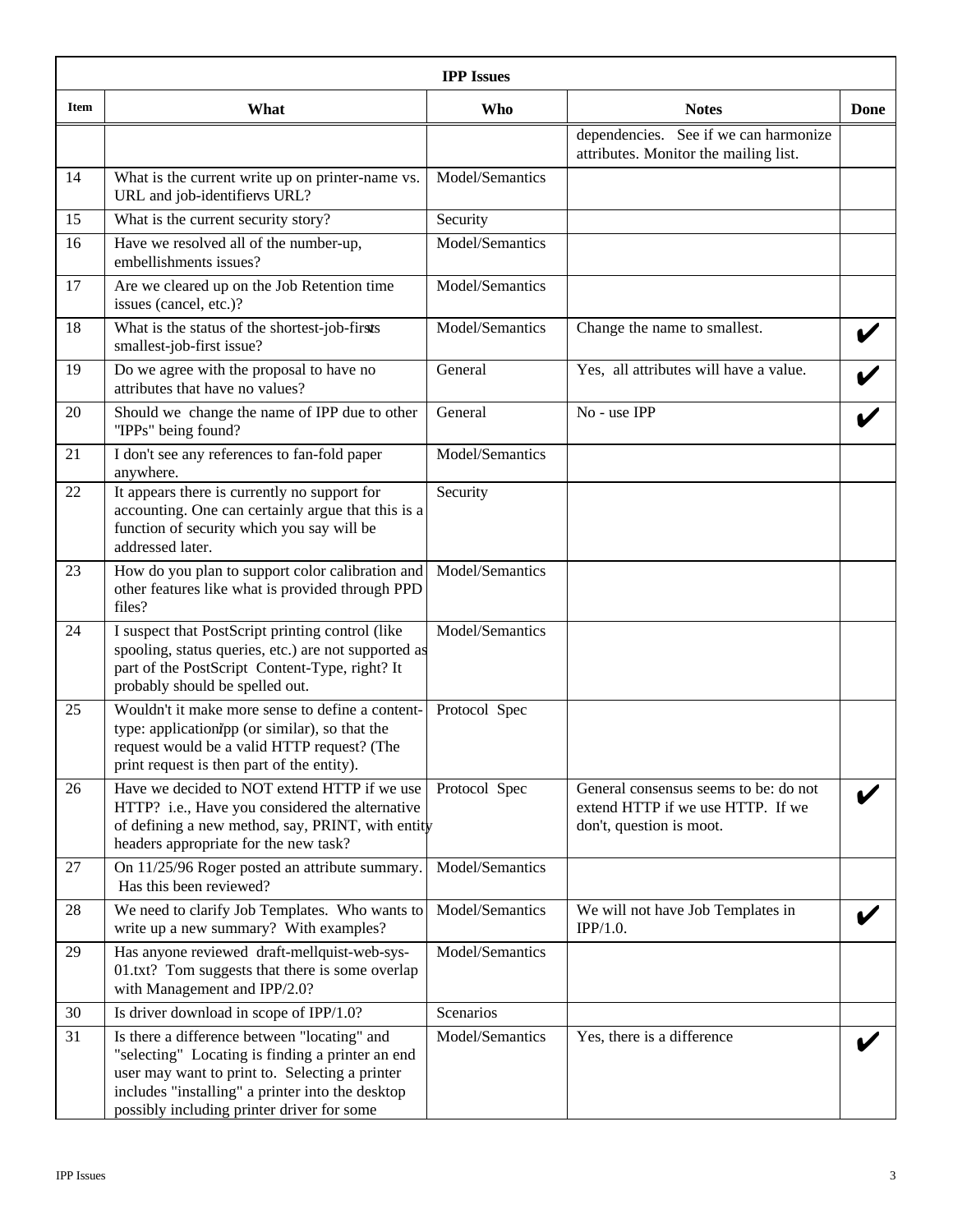|      | <b>IPP</b> Issues                                                                                                                                                                                                                                                                                                                                                                                                                                                                                                                                                                                                                                                                                                                         |               |                                                                                                                                                                          |      |  |  |
|------|-------------------------------------------------------------------------------------------------------------------------------------------------------------------------------------------------------------------------------------------------------------------------------------------------------------------------------------------------------------------------------------------------------------------------------------------------------------------------------------------------------------------------------------------------------------------------------------------------------------------------------------------------------------------------------------------------------------------------------------------|---------------|--------------------------------------------------------------------------------------------------------------------------------------------------------------------------|------|--|--|
| Item | What                                                                                                                                                                                                                                                                                                                                                                                                                                                                                                                                                                                                                                                                                                                                      | <b>Who</b>    | <b>Notes</b>                                                                                                                                                             | Done |  |  |
|      | environments.                                                                                                                                                                                                                                                                                                                                                                                                                                                                                                                                                                                                                                                                                                                             |               |                                                                                                                                                                          |      |  |  |
| 32   | Should we move to the Single Driver for all IPP<br>printers or at least a Single Driver for each PDL<br>for all IPP printers?                                                                                                                                                                                                                                                                                                                                                                                                                                                                                                                                                                                                             | General       | N <sub>o</sub>                                                                                                                                                           |      |  |  |
| 33   | Have we resolved the issue of whether or not to<br>put all e-mail for the IPP subgroups on the IPP<br>list or should we have rough private mailings for<br>each of the subgroups and then bring more<br>decisions forward to the IPP list for presentation?                                                                                                                                                                                                                                                                                                                                                                                                                                                                               | General       | Use TLA in subject field.                                                                                                                                                |      |  |  |
| 34   | Have we defined a standard for including nested<br>messages and comments?                                                                                                                                                                                                                                                                                                                                                                                                                                                                                                                                                                                                                                                                 | General       | No, but it can't be done                                                                                                                                                 |      |  |  |
| 35   | Are scenarios beyond the scope of IPP/1.0<br>included in the formal discussions and documents<br>of the scenarios sub group?                                                                                                                                                                                                                                                                                                                                                                                                                                                                                                                                                                                                              | Scenarios     | Scenarios are all encompassing. IPP/1.0<br>may not support every requirement of<br>every scenario.                                                                       |      |  |  |
| 36   | Comments onhttp://www.sirspeedy.com<br>scenario? Who has contacts to invite them to<br>participate in IPP? Kinkos too?                                                                                                                                                                                                                                                                                                                                                                                                                                                                                                                                                                                                                    | Scenarios     | Reviewed and incorporated                                                                                                                                                |      |  |  |
| 37   | Do we need to drop all discussions of irewalls?                                                                                                                                                                                                                                                                                                                                                                                                                                                                                                                                                                                                                                                                                           | Security      | No, we need to discuss.                                                                                                                                                  |      |  |  |
| 38   | Where are we an accepting/rejecting/researching<br>HTTP-lite? Keith comments: Several people<br>have expressed interest in an littp-lite" protocol,<br>that is, a generichttp-like, text-overtcp, request-<br>response protocol which isn't adapted for any one<br>particular application, but can takedavntage of<br>standardurl types, security mechanisms, etc.<br>In my mind, HTTPHite consists of:<br>+ a general syntax for commands (or if you prefer,<br>method invocations),<br>+ a general syntax for responses,<br>+ a set of security flavors, and<br>+ a minimal set of error codes<br>all of which are borrowed from HTTP, but with<br>none of themethods, and only a couple of the<br>header fields that are used in HTTP. | Protocol Spec | Need to ignore for right now. HTTPhte<br>will be some time in the future if at all.<br>Do not tie IPP to something yet to be<br>implemented let alone yet to be defined! |      |  |  |
| 39   | What are the developer issues associated with<br>picking a transport for IPP?                                                                                                                                                                                                                                                                                                                                                                                                                                                                                                                                                                                                                                                             | Protocol Spec |                                                                                                                                                                          |      |  |  |
| 40   | Is there a difference between Internet Printings<br>Web Printing? (IPP or WPP: Internet Printing<br>Protocol or Web Printing Protocol) Keith's<br>comments: Having a relatively simple print<br>protocol, that doesn't try to keep up with "all<br>developments going on for the Web" makes even<br>more sense.                                                                                                                                                                                                                                                                                                                                                                                                                           | General       | Too vague. Not atrackable issue.                                                                                                                                         |      |  |  |
| 41   | Are there issues with proxies and caching if<br>HTTP is used?                                                                                                                                                                                                                                                                                                                                                                                                                                                                                                                                                                                                                                                                             | Prototyping   |                                                                                                                                                                          |      |  |  |
| 42   | If IPP is defined on top of full HTTP, do we have<br>to go through every feature of HTTP and specify<br>how it interacts with printing, just to make sure it<br>doesn't cause any problems. You have to specify<br>how printers and print clients interact with web<br>cache servers, proxy servers, and webrowsers.                                                                                                                                                                                                                                                                                                                                                                                                                      | Protocol Spec | Use robots.txt. This is some standard<br>someplace that indicates torrawlers what<br>to index and what not to index.                                                     |      |  |  |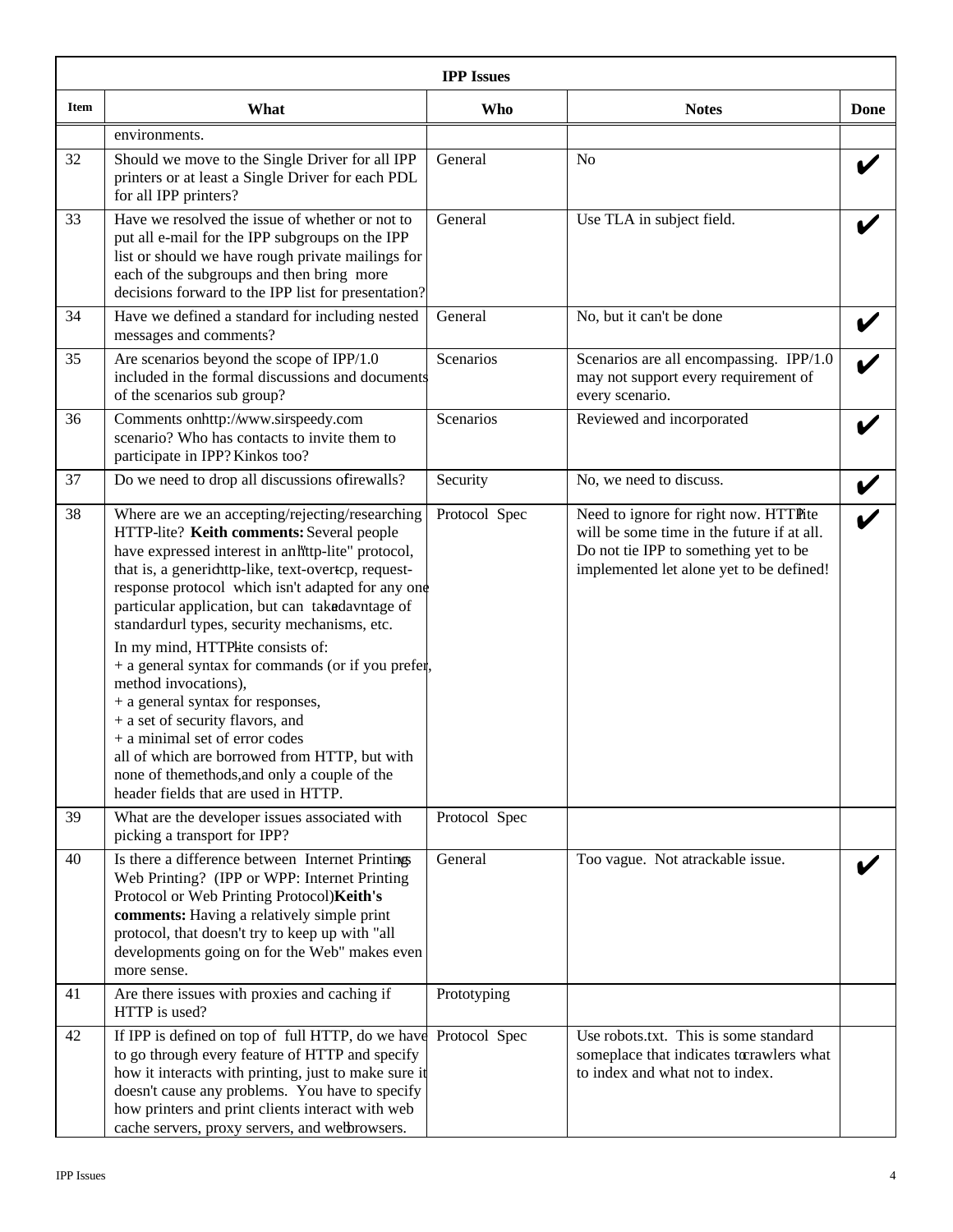|             | <b>IPP</b> Issues                                                                                                                                                                                                                                                                                                                                                                                                                                                                                                                                                                                                                                                                                                                                                                                               |                 |                                  |      |  |
|-------------|-----------------------------------------------------------------------------------------------------------------------------------------------------------------------------------------------------------------------------------------------------------------------------------------------------------------------------------------------------------------------------------------------------------------------------------------------------------------------------------------------------------------------------------------------------------------------------------------------------------------------------------------------------------------------------------------------------------------------------------------------------------------------------------------------------------------|-----------------|----------------------------------|------|--|
| <b>Item</b> | What                                                                                                                                                                                                                                                                                                                                                                                                                                                                                                                                                                                                                                                                                                                                                                                                            | <b>Who</b>      | <b>Notes</b>                     | Done |  |
|             | You should probably also define how to keep<br>Lycos, AltaVista, etc. from indexing your printer.                                                                                                                                                                                                                                                                                                                                                                                                                                                                                                                                                                                                                                                                                                               |                 |                                  |      |  |
| 43          | Is the configuration of a Client talking directly to a Model/Semantics<br>Printer (even if it is a low-end printer) still in the<br>overall IPP model? Angelo's comments: I<br>agree that a low-end printer can not be expected<br>to provide the level of jobqueueing and<br>manipulation that a full blown server can provide.<br>But, ultimately one must transfer the job data to<br>the "same old printer box". How then do you<br>propose we get the data to the printer? Are you<br>proposing that IPP be reserved for those<br>customers who are lucky enough to have a spare<br>NT server off of which to run a parallel cable to<br>their printer? Bill's comments: Is an IPP Printer<br>required to have a hard disk?                                                                                |                 | Yes, it is included in the Model |      |  |
| 44          | If there is a mapping of IPP onto $HTTP/1.1$ , is<br>there anything in that mapping that would not<br>allow it to work over HTTP/1.0?                                                                                                                                                                                                                                                                                                                                                                                                                                                                                                                                                                                                                                                                           | Prototyping     |                                  |      |  |
| 45          | Are there any issues with "lost jobs" or<br>"duplicated jobs" due to the use of any of the<br>protocols? Larry's comments: If a printer<br>cannot spool and prints while it is receiving the<br>job, then the HTTP responses might be different:<br>if another job is already printing, a print request<br>(POST) might result in an immediate error (503)<br>with a Retry-After response. The current<br>Proposed Standard HTTP has no particular<br>timeouts defined for delays, but there are probably<br>proxy implementations thatimeout if they can't<br>transmit a POST in a reasonable amount of time<br>(Minutes).                                                                                                                                                                                     | Protocol Spec.  |                                  |      |  |
| 46          | Are there OMG interoperability issues <b>Paul's</b><br>comments: Just to catch up on the conversation<br>here, could someone fill me in on<br>- What have the IPP folk been thinking of doing<br>for implementingasynchronous print server error<br>messages through HTTP?<br>- Is the IPP protocol being designed as a simple<br>client-to-server protocol. Will print server to print<br>server communications issues be considered later<br>as a separate standard.<br>- Taking say the windows 95 environment as an<br>example, where would the IPP protocol be<br>positioned? How about inUnix.<br>- What are the thoughts as to local spooling before<br>submission (responding to server down errors<br>etc.)<br>- Has there been any discussion of doing print<br>pre-presentation (like print preview) | Model/Semantics |                                  |      |  |
| 46          | What is the conformance relationship with:<br>$\mbox{-}\mathbf{OMG}$<br>- Posix                                                                                                                                                                                                                                                                                                                                                                                                                                                                                                                                                                                                                                                                                                                                 |                 |                                  |      |  |